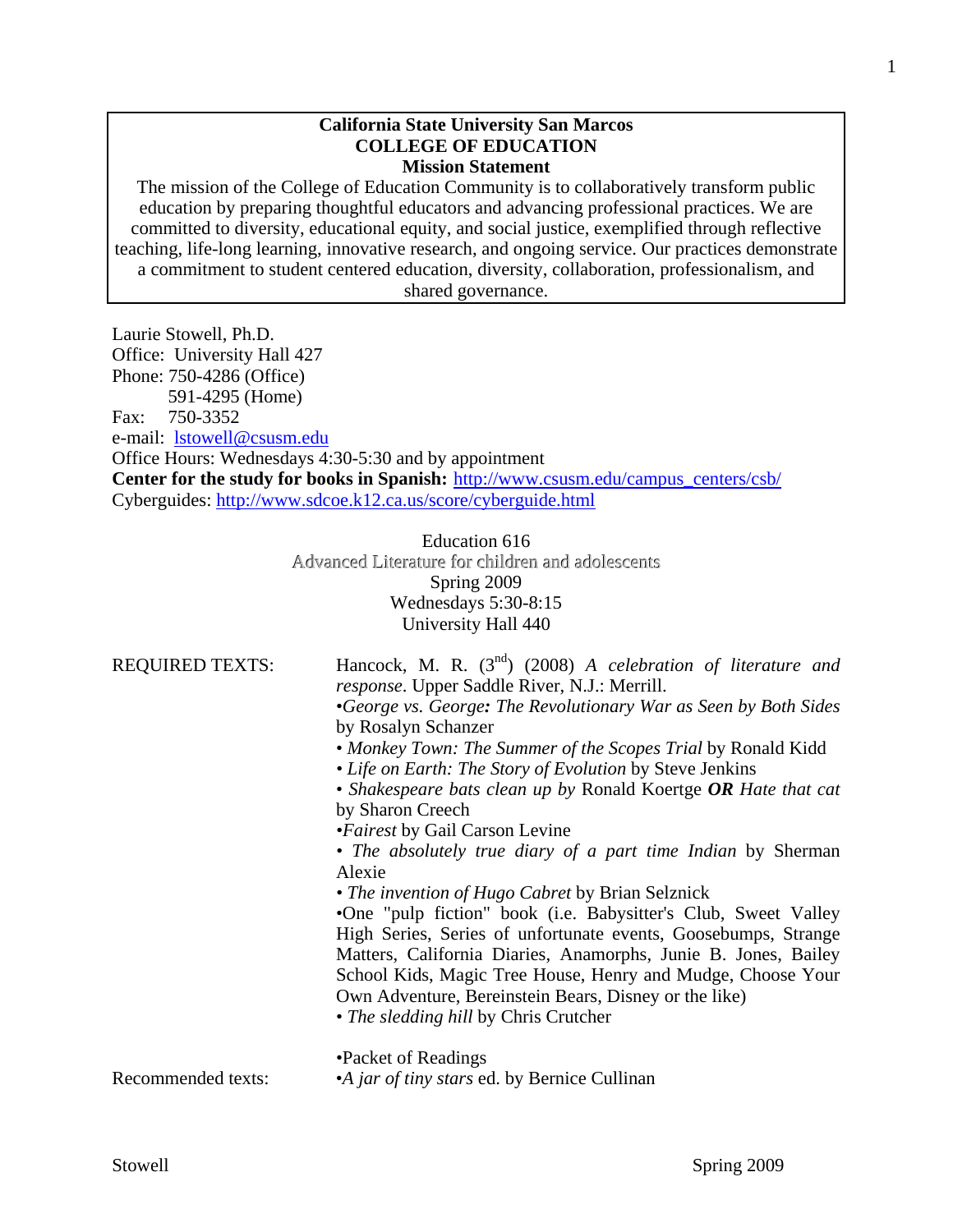Although it would be worthwhile to have these books in your personal and/or classroom library, it is not essential that you buy them all. They can be found at any public library, the university library, or you could borrow them.

### **Course Description**

It is designed to give experience in selecting what is best and appropriate for students. This course is an advanced study of children's literature with emphasis on selecting, interpreting and using quality literature with children of various needs and developmental levels. Techniques for introducing literature to students, finding ways to deepen and broaden student's understanding of literature, and extend student's interest in literature are included. Most of all, the course is intended to help teachers recognize and value good children's and adolescent literature for its artistic and literary merits and for its importance to children. Specific objectives to be achieved include the following:

## **Objectives:**

### **Knowledge**

1. Students will become aware of and deepen their own understandings of the range of available literary material for children and adolescents and will become familiar with selected examples of picture books, folk and fairy tales, fantasy, poetry, realistic fiction, historical fiction and informational books.

2. Students will learn criteria for book selection that are appropriate to children's and adolescent literature.

3. Students will recognize developmental characteristics of children and adolescents that affect their reading interests, responses and appreciation

4. Students will understand the role of technology in literature studies

### **Attitudes/Values**

1. Students will display a positive, interested stance toward the reading of children's and adolescents literature

2. Students will display a commitment to the use of children's literature in the classroom in various areas of curriculum (reading, social studies, science, etc.)

3. Students will develop a commitment to foster multicultural understanding through the inclusion of literature from diverse cultures

4. Students will value reading as a means of enjoyment as well as means of getting information.

5. Students will value children's and adolescents' right to read a wide range of literature without censorship.

### **Skills**

1. Students will practice strategies for bringing students and books together including techniques for :

a. encouraging children's and adolescents' reading and response

b. presenting literature to children and adolescents through reading aloud, storytelling, etc.

c. planning discussions

- d. designing creative experiences
- e. choosing and using literature in thematic curricular studies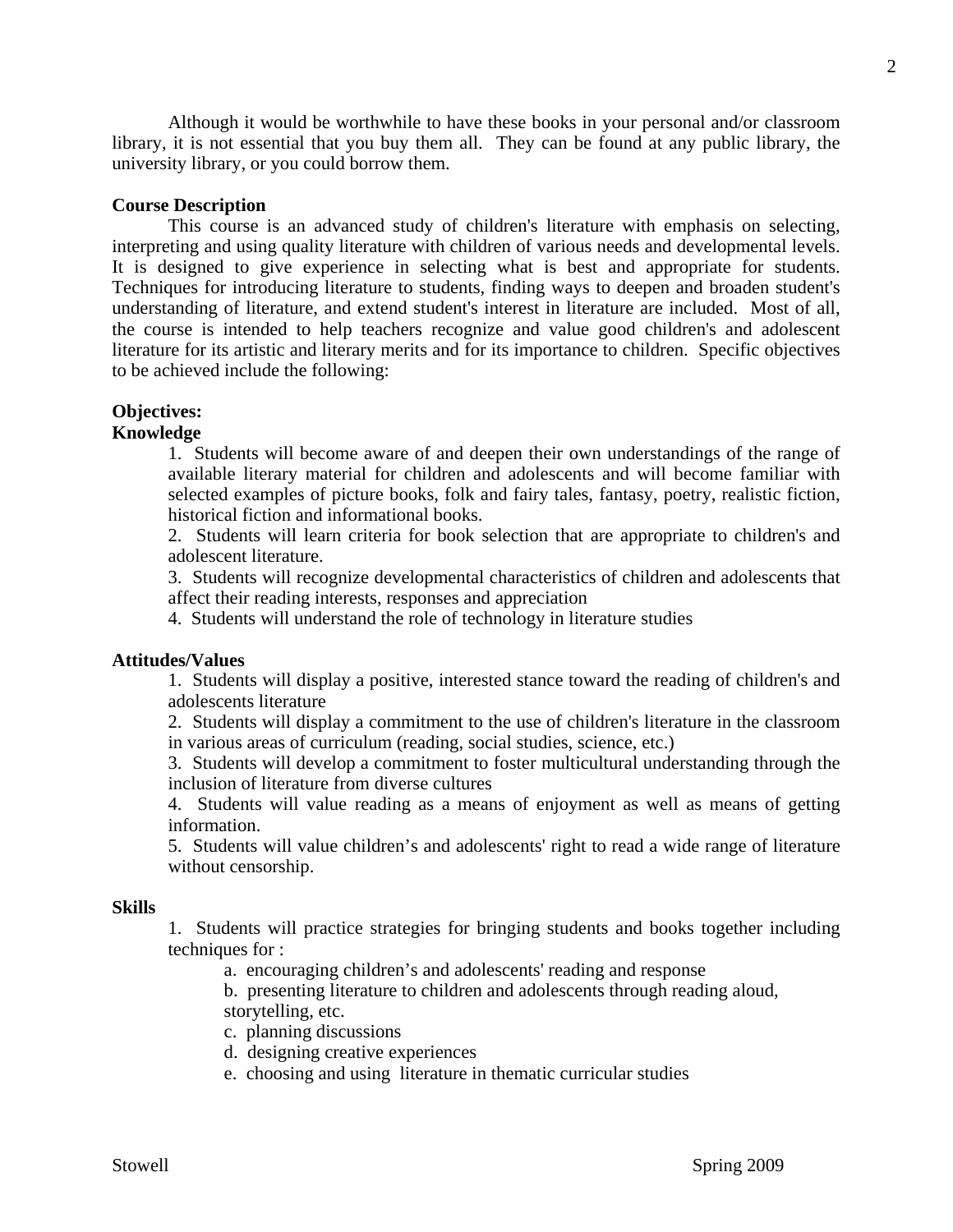2. Students will practice responsible decision making in choosing books and in drawing the line between selection and censorship.

## **REQUIREMENTS:**

\***PARTICIPATION**: **Attend class regularly, arrive on time**, bring assigned books to class, complete assignments and display an understanding of material read through class discussions. You are also expected to speak up and out in class, to question not only when you do not understand, but also when you disagree.

**\*COMMENT CARDS (30 PTS.)** - It is expected that everyone will do all the readings and will come to class prepared to discuss them. To come prepared, write at least 3 comments or questions from the readings for that session on notecards or paper (the form doesn't matter). **Do not summarize**. Try to comment on more than one article. We will use these as the basis of our discussion at the beginning of each class. I will collect them at the beginning of each session and they should show that you have done the reading. If there are more than three articles to read **besides** the textbook, you may choose which three to read. **You have one free pass**. **You do not have to write comment cards for the required children's and adolescent literature.** 

**QUICKWRITES**: When the required books are due, you will respond to a question about them (primarily the chapter books) in class so that I can be sure you read it. These are worth 3-4 points each. I'm only reading to see if you read the book and can answer the question.

## \***IN-DEPTH EVALUATION (25 pts.):** of one of the following:

-picture book or book of traditional literature -poetry book (by a single author or edited collection) -fantasy novel -realistic fiction novel -historical fiction novel

-nonfiction, biography or autobiography

include your personal reaction to the book as well as how it might be used in a classroom setting. These evaluations should consider the general guidelines found in the packet (as appropriate) as well as guidelines found in the textbook specific to that genre. These evaluations should also Suggested length: about 3-6 typewritten pages. Please do not choose one of the assigned **books. DUE: April 29** 

**\*JOURNAL & ANALYSIS (20 pts.)**: We will be responding in class (in response journal format) to the required readings as well as other books shared in class. Then we will analyze our own responses based on some of the articles we read and discuss the implications for the classroom. You will write a 1-2 page reflection on the analysis of your journal to be turned in with your journal and analysis. Discuss what you learned about your own responses: do they follow a particular pattern? How might this be used in a classroom (if at all) and what value does it have for teachers? **DUE: February 25**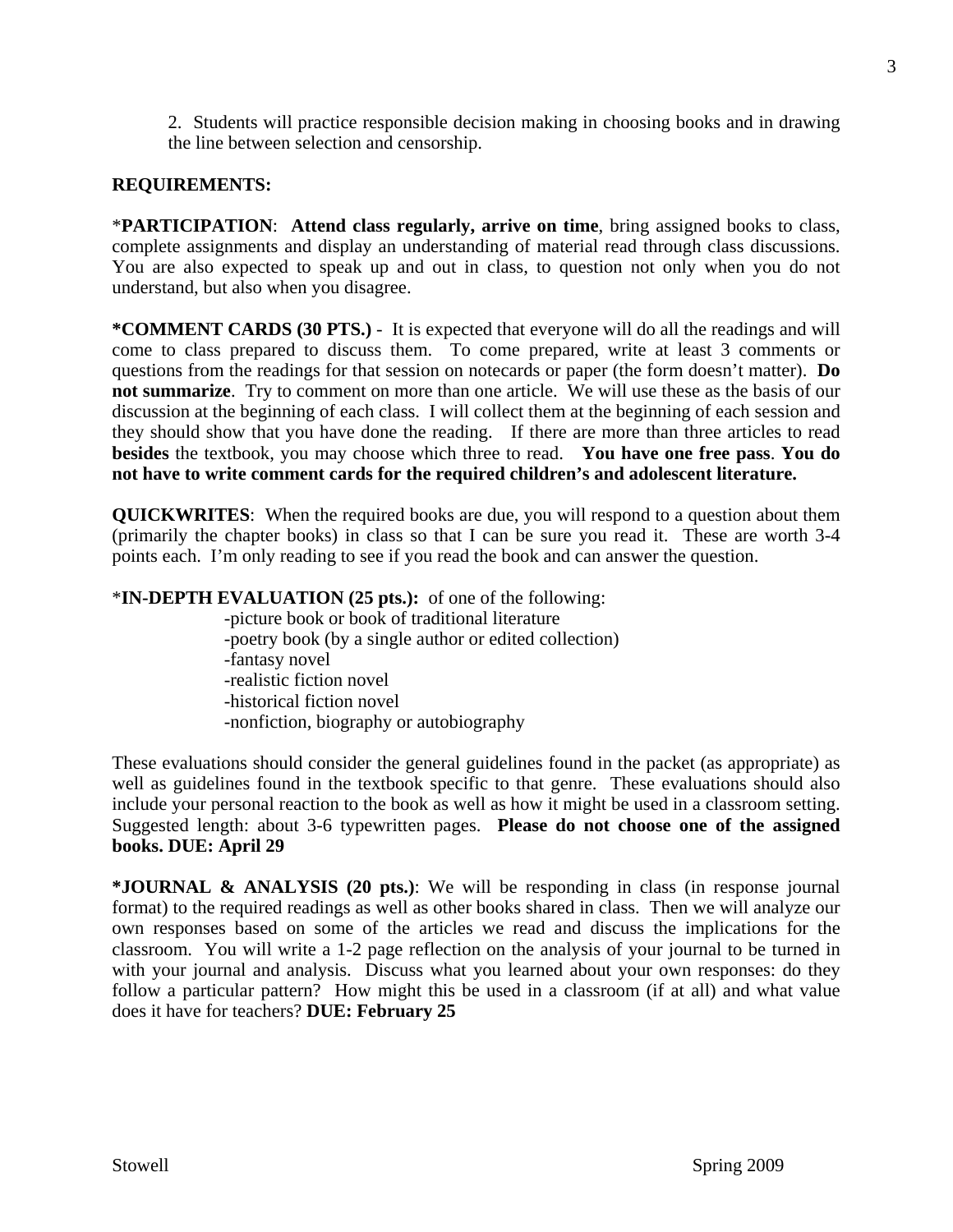## **CHOICE PROJECT I (25 pts.) DUE: February 18:**

fm **\*COMPARE CHILDREN'S CHOICES AND ADULT CHOICES:** Compare two books: one selected by adults as a best book for children and one selected by children. These could be a comparison of the Caldecott: http://www.ala.org/ala/mgrps/divs/alsc/awardsgrants/bookmedia/caldecottmedal/caldecottmedal. cfm or Newberry: http://www.ala.org/ala/mgrps/divs/alsc/awardsgrants/bookmedia/newberymedal/newberymedal.c winner for a particular year and the California Young Reader Medal (at http://www.californiareads.org/) in a particular age category in the same year. You could also compare IRA's children's or adolescent's choices and teacher choices. These are found in *The Reading Teacher* and the *Journal of Adolescent and Adult Literacy*. Children's choices for 2008 are at: http://www.reading.org/resources/tools/choices\_childrens.html Young adult choices are at: http://www.reading.org/resources/tools/choices\_young\_adults.html Teachers choices: http://www.reading.org/resources/tools/choices\_teachers.html

How different (or the same) are these books in content, theme, style, character development and the like? What can you say about the kinds of books children select as good vs. the kind that adults select for children as good?

## **OR**

 Book or Kirkus. Don't use a review by a reader or Amazon's review). Read the book and write **\*COMPARE RESPONSES:** Find a book that you could share with a child of which you also have a professional book review (Almost any book on Amazon.com has a review from Horn your response to the book. Then read the same book to a child. Record their response (audio tape or videotape works best, but you could take notes). Then write a paper comparing your response, the student's and the review.

**Do not choose one of the required books please! Be sure to end your paper with a discussion about what conclusions you can draw about the difference between adult and children's choices.** 

**CHOICE PROJECT II (25 pts.):** From the following assignments**, choose 1 to complete**. PLEASE REREAD THE DESCRIPTION OF THE ASSIGNMENT BEFORE BEGINNING**. DUE: April 18.** 

**\*WEB SITES**: Do an annotated bibliography of at least 20 web sites **related to children's literature that you recommend.** Do not write down sites that you looked at that you don't recommend. Give the URL of the web site and a description of what one might find there. Also include who sponsored the site (Is it set up by a publisher, in other words, is it just an advertisement?), and whether you think it is primarily an adult site (for teachers- includes lesson plans, etc. or for parents) or primarily for children or both. What kinds of information does the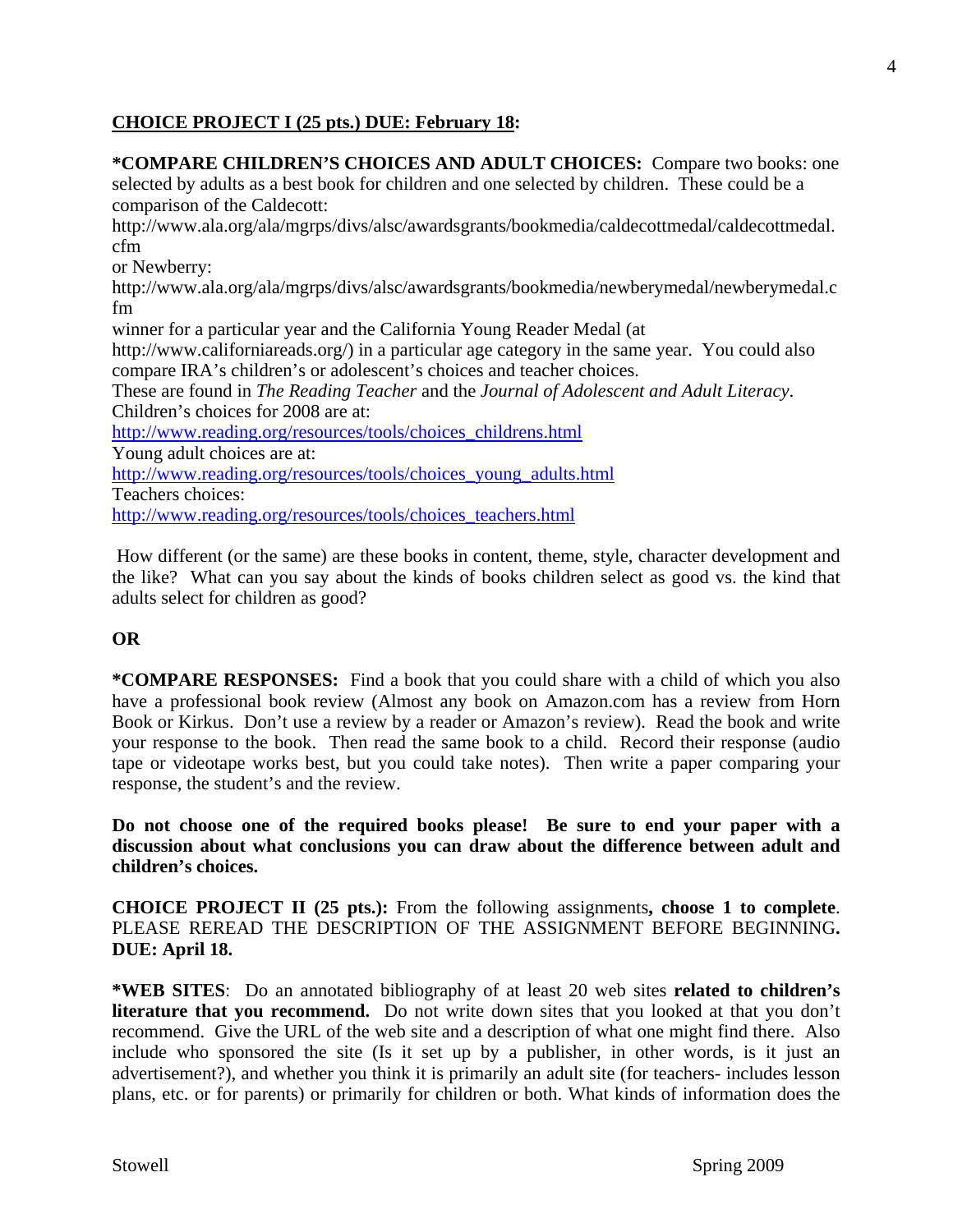site provide? How up to date? When was the last time the site was updated? Also, be sure you are providing information about different websites rather than just links from one site. Please check these out yourself rather than copy them out of journals and give your own opinion.

 developed in early 1995 at San Diego State University by Bernie Dodge with Tom March (http://webquest.sdsu.edu/webquest.html). Here is a template to help you create a webquest: \***WEBQUESTS**: Create or review webquests**.** A WebQuest is an inquiry-oriented activity in which most or all of the information used by learners is drawn from the web. WebQuests are designed to use learners' time well, to focus on using information rather than looking for it, and to support learners' thinking at the levels of analysis, synthesis and evaluation. The model was http://webquest.sdsu.edu/templates/lesson-template1.htm or use this: http://www.ga.k12.pa.us/curtech/webqpre/tempques.htm. There are many samples of webquests (just google it and you'll see!). You can check these out: Best webquests: http://bestwebquests.com/update.asp, http://www.techtrekers.com/webquests/ and http://oncampus.richmond.edu/academics/education/projects/. For this project you can either create an annotated bibliography of at least 20 webquests that you might use in your classroom (i.e. they are well done, accessible and interesting to students). The annotation should include information about what subject the webquest covers, a sample of the activities and what age or grade level it could use it. Or create two webquests that your students could use. You can either post these on a website, send them to me by email or burn on a CD. These must be related to children's and/or adolescent literature and its use in the classroom.

**\*JOURNAL REVIEW** Read one professional journal that regularly reviews children's books and write a review of the journal. This review should include: the audience for which the journal is intended, how often the journal is published, what regular features the journal offers, what kinds of topics the journal generally covers and a summary of at least one of the articles in the particular journal you read. You will also share this information with the class on a one page information sheet summarizing what you have learned. Select from the list below (If you have an idea for another journal, please check with me first):

Book Links BookList English Journal (NCTE) (middle and secondary teachers) Voices in the middle (middle school teachers) Journal of Adolescent and Adult Literacy (IRA) (middle and secondary teachers) Journal of Children's Literature Language Arts (NCTE) School Library Journal (ALA) The Horn Book The Reading Teacher (IRA)

**\*POETRY COLLECTION**: Read widely from among poetry collections and poets. In any format you choose (notecards, notebook, CD, whatever) collect and **organize** the poems **thematically (not by author or book).** You may want to consider a format that enables you to add poems after you have completed the assignment. With each poem, be sure to include the title of the poem, the author, and the source from which the poem came. Do not let Silverstein and Prelutsky dominate your collection (no more than 5 poems from either author). This should include a range of authors and topics. Also include a bibliography of all your sources. You must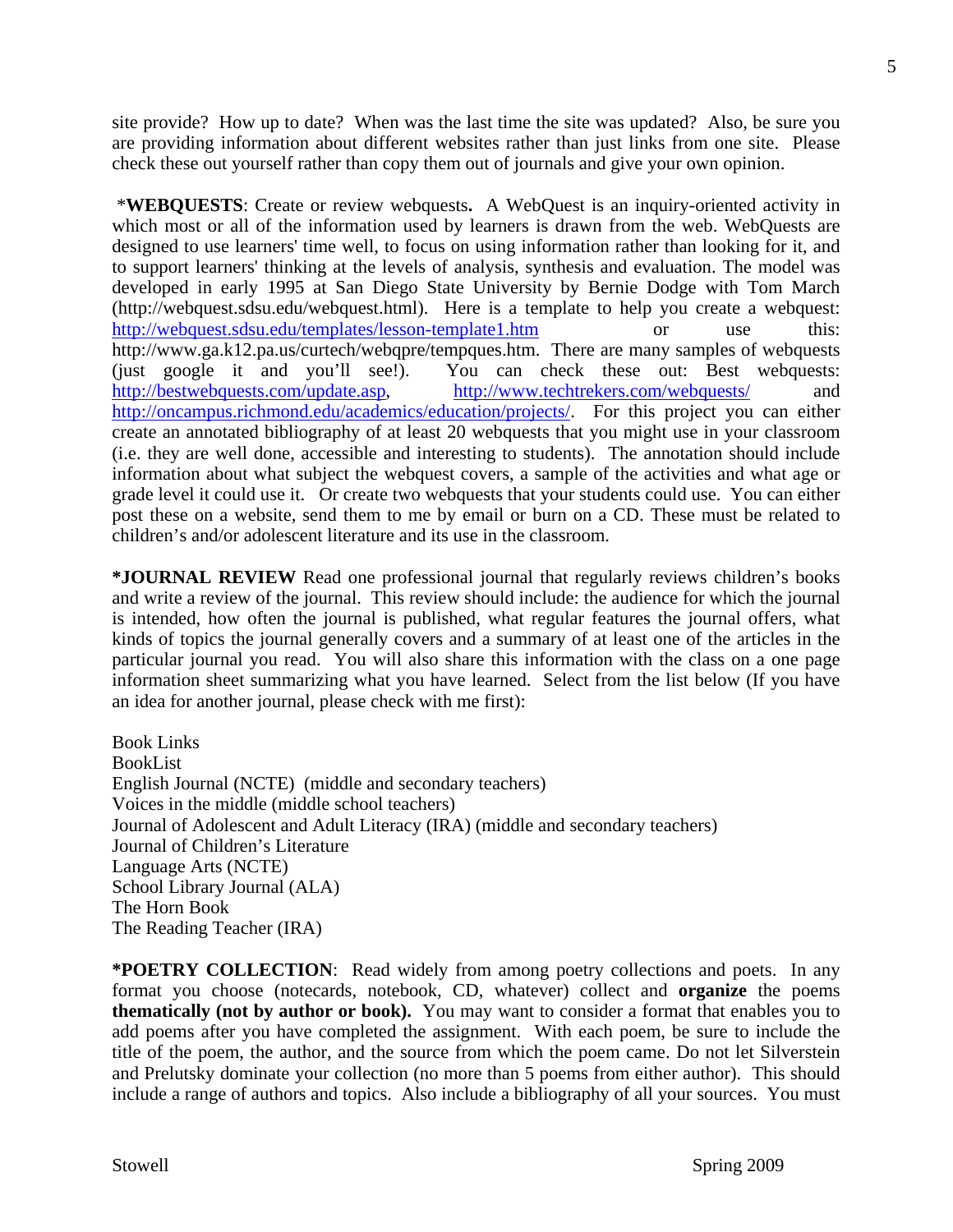have **at least 100 poems** from **at least 12 different sources. Poems from websites cannot represent more than a third of your sources.** Feel free to duplicate poems (rather than writing them over by hand). The purpose of this assignment is to have a large and wide ranging collection of many different types of poems on many different subjects that you could use as a resource with children in, for example, a classroom setting. If you include holidays or seasonal poems, be sure to be inclusive of many cultures and religious groups. In any case, your collection should be diverse and multicultural in nature.

**\*STUDY OF AN AUTHOR, ILLUSTRATOR OR POET**: Do an in-depth study of a children's author, illustrator or poet. Your paper should be 4-6 typed pages in length, including books available of the author, illustrator or poet's work. Discuss how the author's life influenced his or her work. Many authors have their own website and/or biographies or autobiographies are available and good resources. Be prepared to share some of what you learned in class and have copies of a fact sheet of the poet, author or illustrator, a bibliography of his or her works and ways that they could be used with children to pass out in class. Also include a bibliography of your sources and please use more than one. Also, be sure the paper is in your own words. I shouldn't go to the website and find your paper!

**\*STUDY THE ART OF PICTURE BOOKS (Choose one)**: This project could take one of several forms:

- A. Write a critical analysis of a particular medium in children's picture books. Select 5- 10 picture books of the same media and analyze the books for how effectively the media is used with those particular texts.
- B. Develop lesson plans for studying the art of picture books with your students.
- you about their understanding about art? C. Study the art of picture books with your students. Record their responses to the art of picture books and categorize and analyze them. What do they tell you about their understanding of the story or information through the pictures? What do they tell
- D. Study a particular style of art in picture books and then have your students imitate it in their own books or a class book.
- E. Compare the illustrations of different variants of the same folk or fairy tale
- F. Study the fonts of ABC books what is the most popular, why are particular fonts used, etc. What tone does the font set?

**\*CENSORSHIP IN YOUR DISTRICT:** Write a paper about how censorship has affected you or your district. Describe the policy for challenged books. How often has this happened? What happens when a book is challenged? Has a book been challenged and reappeared later? You might interview parents to find out what they would and would not object to and what would change their mind about allowing a book in a classroom or library. School and public librarians would be helpful to talk with. as well. Feel free to describe your personal experiences with censorship, but broaden your discussion to illustrate how pervasive censorship is. This paper should be 3-6 pages in length.

**\*STEPPING STONE BOOKS**: Once you have a student on the path to reading, how do you keep him or her there? Once a student finishes Harry Potter, what would be the next book you would give her? For this assignment, develop at least five lines of reading with at least four books in each line (for a total of at least twenty books). Begin with a well read or popular book at your grade level, then find at least four similar books that you might suggest to that reader.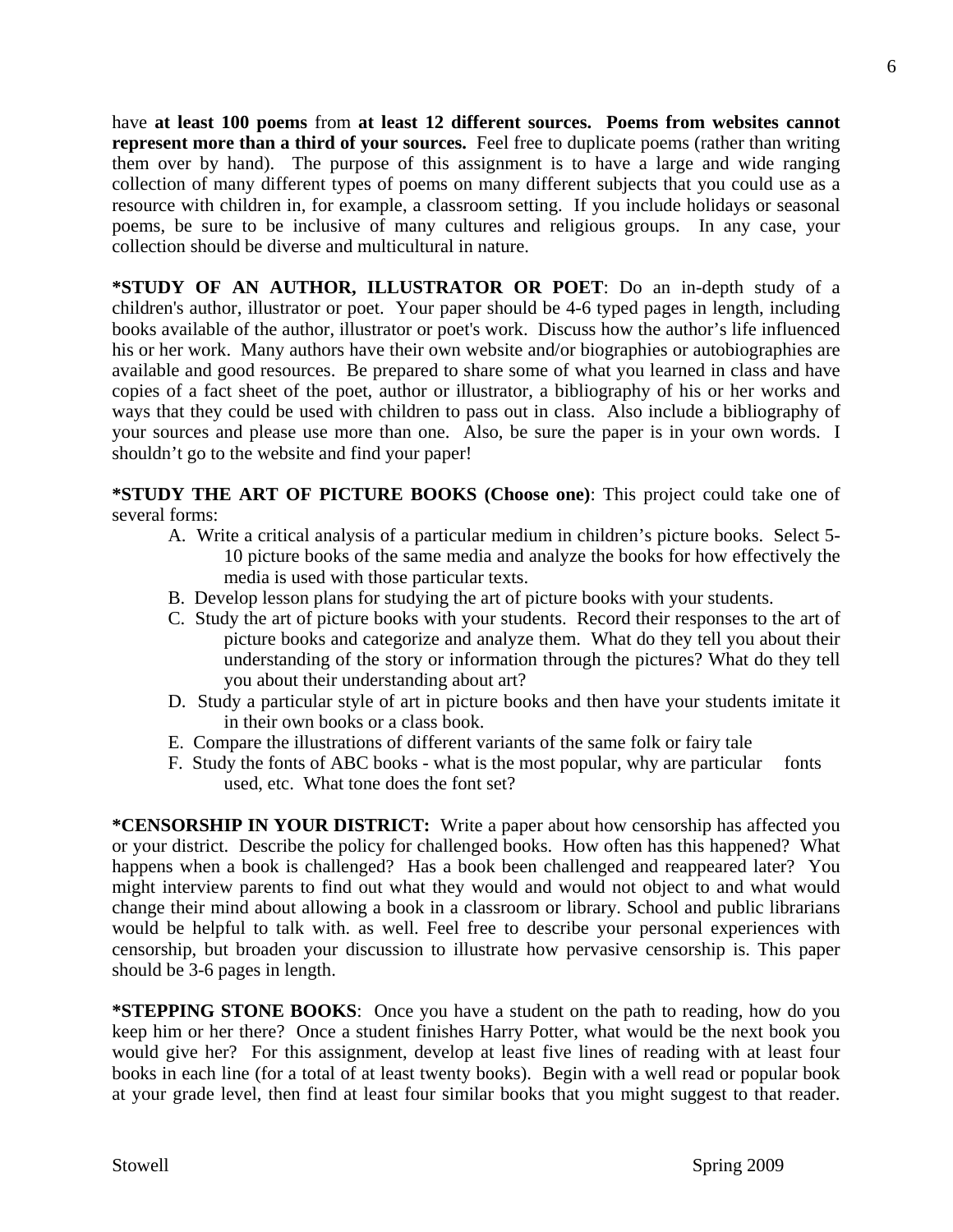Briefly annotate each book. Think about what makes a book attractive to a particular audience: humor, mystery, suspense, characters? Consider other books of the same genre, same author, similar topic or idea (like falling in love with a vampire!). Also ensure that the books are similar reading levels. For example, if a student loved *Tales of a fourth grade nothing*, I might suggest the Fudge sequels (that's easy) a *Joey Pigsa* book (and those sequels), *The best Christmas pageant ever* (and those sequels), and *There's a boy in the girl's bathroom*. Sequels count as one set of books. The *Series of unfortunate events* books would count once in a line of reading.

Amazon.com does help when they offer, "If you liked this book, try these". But you need to know books and how to keep students reading. Don't just rely on Amazon. They are trying to sell books, not necessarily create readers.

**\*RESPONSE ACROSS AGES**: Read one book or poem to three different ages. (Try to make the age spread broader than a year, like K, 1, 2. A more appropriate spread would be 2, 4, 7 or 4, 8, 11). Record the responses of each group through audio tape, videotape, writing or drawing. (Keep in the mind the method of response when analyzing them - how limiting was it) Analyze the responses of each group. Discuss what their responses indicate about their development in literature appreciation. This paper should be 3-6 pages in length.

**\*JACKDAW:** This is a collection of resource materials that a teacher and students can use in discussion or display related to a particular book. Whenever possible Jackdaws include primary documents or facsimiles of them. Examples of items in a Jackdaw might be photocopies of newspaper headlines, relevant articles, photographs, information about the author, actual items from the book, recipes, price lists, artwork, songs or music, clothes of a character (paper dolls, catalogue or collage format), maps (real or imagined), time lines of the books events, advertisements, letters, diaries, whatever the book suggests. It is probably difficult to find actual primary documents, so you can also create them. Be sure to include more than just print materials - think about what would help second language learners as well. A jackdaw also does not include workbook related materials either. Collect all your items in some kind of container that is portable. (The term comes from a British name for a bird that picks up brightly colored objects and carries them off to its nest.) Include a table of contents and a bibliography of your sources.

**\*FAMILY LITERACY PACKETS:** These are packets of activities (usually around 3-5) centered around one book, that can be sent home with children for families to read and do together in the space of a week. Select books that are appropriate for your grade level that would also be enjoyable for adults to read with children. Don't be afraid to include nonfiction, poetry, etc. The activities should have simple instructions, be meaningful to the book, interactive, extend or enhance an understanding of the book and fun for adults and children. Teaching reading skills in this situation is secondary to the primary goal of children and their families participating together in the reading of a book. The packet should contain: an itemized list of what is in it (so that you are sure it all comes back to you!), some kind of record keeping mechanism or a way for parents to give their reaction to the packet (like a journal that travels with the packet), and the items necessary to complete the tasks (for example: if you want kids to draw a picture include crayons or if they can play a game, include all game pieces). Compile at least three packets. There are some suggested themes in the back of the packet. Avoid worksheet kinds of activities. This option is most appropriate for K-3, but upper grade, middle and high school can be innovative and may find ways to do this as well. In other words, don't be limited in your thinking. If you want to give it a try, do so!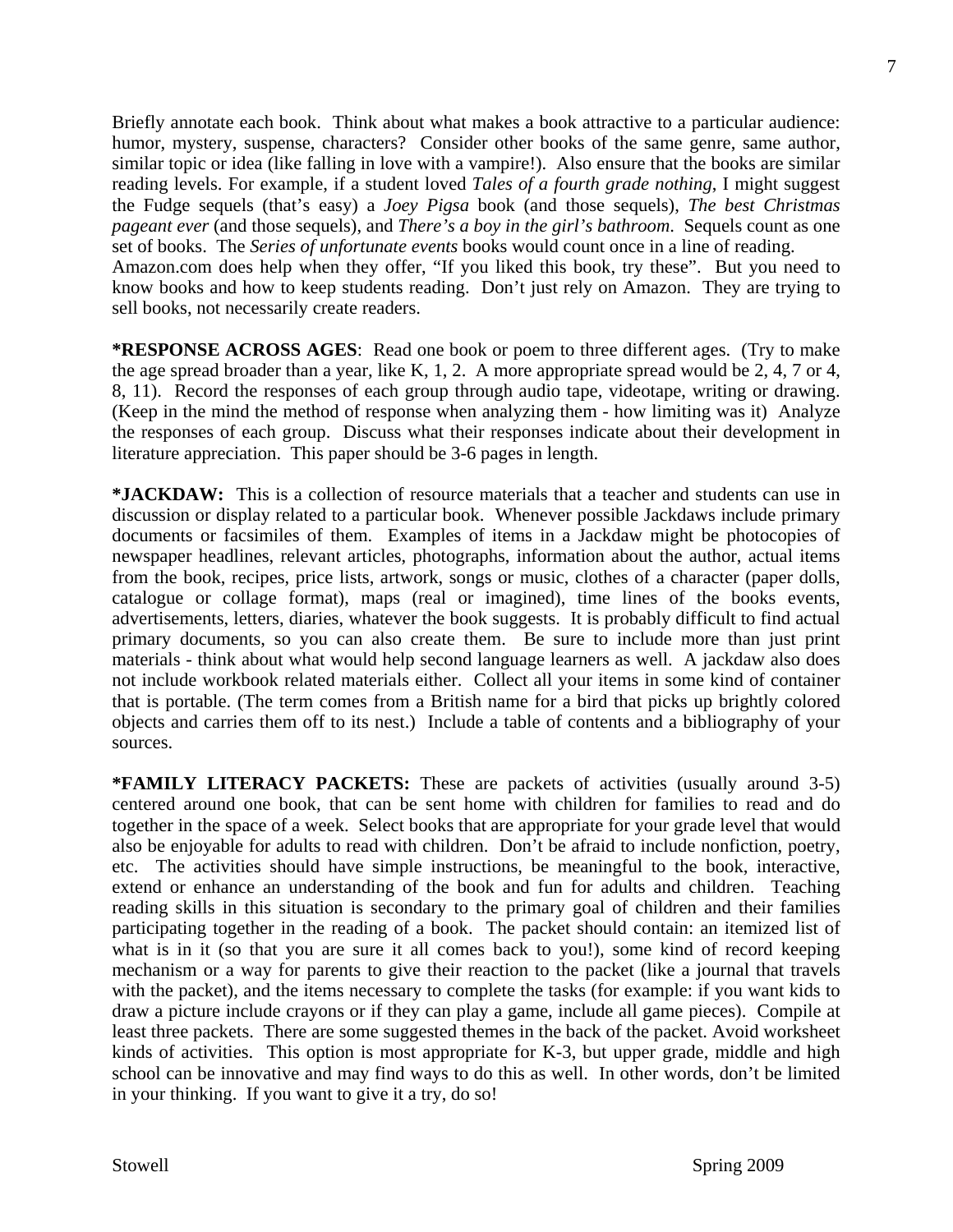## **\*DEVISE AN ASSIGNMENT OF YOUR OWN AND COMPLETE IT. Please talk with me before beginning it.**

# **SCHEDULE:**

| Date       | Topic                                                                                                | Readings and Assignments                                                                                                                                                                                                                                                                                                                                                                                                                                                                                                                                                                                                                                                                                                                                                                                                                                                                |  |  |
|------------|------------------------------------------------------------------------------------------------------|-----------------------------------------------------------------------------------------------------------------------------------------------------------------------------------------------------------------------------------------------------------------------------------------------------------------------------------------------------------------------------------------------------------------------------------------------------------------------------------------------------------------------------------------------------------------------------------------------------------------------------------------------------------------------------------------------------------------------------------------------------------------------------------------------------------------------------------------------------------------------------------------|--|--|
| January 21 | Introductions<br>Value of Literature<br><b>Types of Literature</b><br><b>Selection of Literature</b> | •Hancock: chapt. 8<br>•Reimer, "Multiethnic literature: Hold fast to dreams"<br>Yokata, "Issues in selecting multicultural children's<br>literature"<br>•Godina & McCoy, "Emic and etic perspectives on<br>Chicana and Chicano multicultural literature"<br>•Galda, "High stakes reading: Articulating the place<br>of children's literature in the curriculum"<br>.Ohlhausen & Jepsen, "Lessons from Goldilocks:<br>'Somebody's been choosing my books but I can make<br>my own choices now!"<br>•Probst, "Literature as invitation"                                                                                                                                                                                                                                                                                                                                                   |  |  |
| January 28 | <b>Informational books</b>                                                                           | • George vs. George<br>You must read:<br>• The NCTE Orbis Pictus Award for outstanding<br>children:<br>nonfiction<br>for<br>http://www.ncte.org/awards/orbispictus?source=gs<br>Also click on the left and read about past winners.<br>Choose:<br>•Hancock: chapter 7<br>•Heller: "Telling stories and talking facts: first graders<br>engagements in a nonfiction book club."<br>• Jensen, "The quality of prose in Orbis Pictus Award<br>books"<br>•Duthie, "Nonfiction: A genre study for the primary<br>classroom."<br>Hynes, "I read for facts; Reading nonfiction in a<br>fictional world"<br>•Sullivan, "Some teens prefer the real thing: The case<br>for young adult nonfiction"<br>• Lamme & Fu, "Sheltering children from the whole<br>truth: A critical analysis of an informational picture<br>book".<br>Palmer & Stewart "Nonfiction trade book use in<br>primary grades" |  |  |
| Feb. 4     | Historical<br>Fiction/<br>Autobiography/<br><b>Biography</b>                                         | •Monkey Town<br>Life on earth<br>•Hancock: pgs163-173<br>• Farris & Fuhler, "Developing social studies concepts<br>through picture books"                                                                                                                                                                                                                                                                                                                                                                                                                                                                                                                                                                                                                                                                                                                                               |  |  |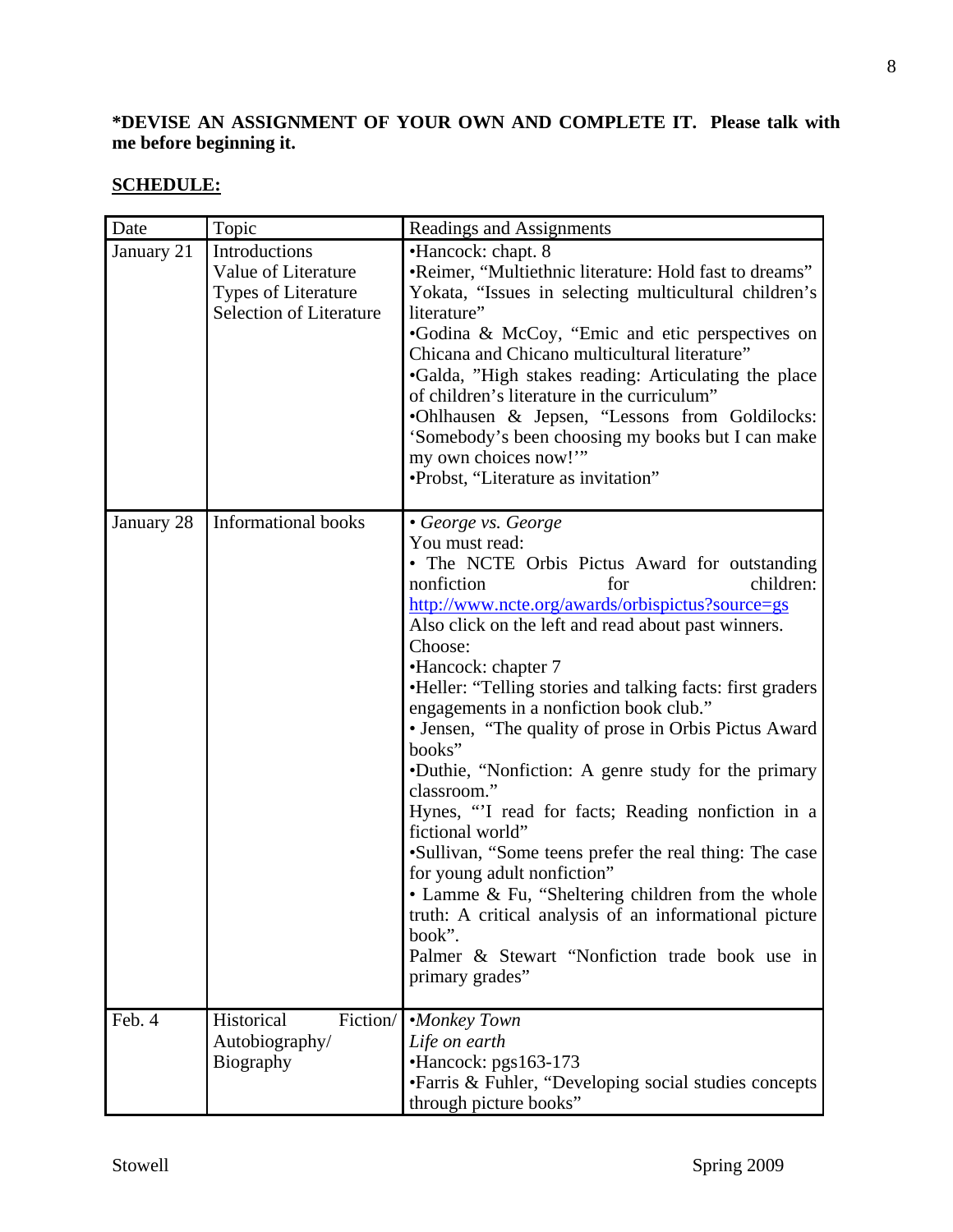| Feb. 11 | Response<br>Response<br>and  <br>comprehension                | •Hartman & Hartman, "Reading<br>texts:<br>across<br>Expanding the role of the reader"<br>Avi, "A sense of story"<br>Ronald Kidd's website: http://www.ronaldkidd.com/<br>$\bullet$ Hancock: chpt., 1, 10<br>•Cox & Many, "Toward an understanding of the<br>aesthetic response to literature"                                                                                                                                                                                                                                   |
|---------|---------------------------------------------------------------|---------------------------------------------------------------------------------------------------------------------------------------------------------------------------------------------------------------------------------------------------------------------------------------------------------------------------------------------------------------------------------------------------------------------------------------------------------------------------------------------------------------------------------|
|         |                                                               | •Lewis, "Give people a chance' Acknowledging<br>social differences in reading"                                                                                                                                                                                                                                                                                                                                                                                                                                                  |
| Feb. 18 | Response<br>in the classroom                                  | $\bullet$ Hancock: chpt. 2,12, 13<br>•Rosenblatt, "Literature -S.O.S."<br>•Hancock, "Exploring the meaning making process<br>through the content of literature response journals: A<br>case study investigation"<br>•Wollman-Bonilla, "Literature response journals in a<br>first grade classrooms"<br><b>Choice I due</b>                                                                                                                                                                                                      |
| Feb. 25 | Books to begin on<br><b>Traditional literature</b>            | •Hancock: chpt.9, pgs. 96-108<br>•Smolkin & Yaden, "O is for Mouse: First encounters                                                                                                                                                                                                                                                                                                                                                                                                                                            |
|         |                                                               | with the alphabet book"<br>•Bourke, "First graders and fairy tales: One teachers<br>action research of critical literacy<br>•Huck, "Princess Furball: The writing, illustrating and<br>response"<br>•Temple, "What if beauty had been ugly? Reading<br>against the grain of gender bias in children's books"<br>Kaminski, "Cinderella to Rhodolphus"<br>Nodleman, "Who the boys are"                                                                                                                                            |
|         |                                                               | Journal analysis due                                                                                                                                                                                                                                                                                                                                                                                                                                                                                                            |
| March 4 | Picture books<br>Independent reading of<br>quality literature | Hancock: chpt. 3<br>•Giorgis & Johnson, "Gaining insight into picture<br>book illustration and design: A master class in the<br>teaching of children's literature"<br>•Goldstone, "Brave new worlds: The changing image<br>of the picture book"<br>•"'I am a Level 3 reader'; Children's perceptions of<br>themselves as readers"<br>. Worthy & Sailors, "That book isn't on my level:<br>Moving beyond text difficulty in personalizing<br>reading choices"<br>"Goldstone, B. "The postmodern picture book: A new<br>subgenre" |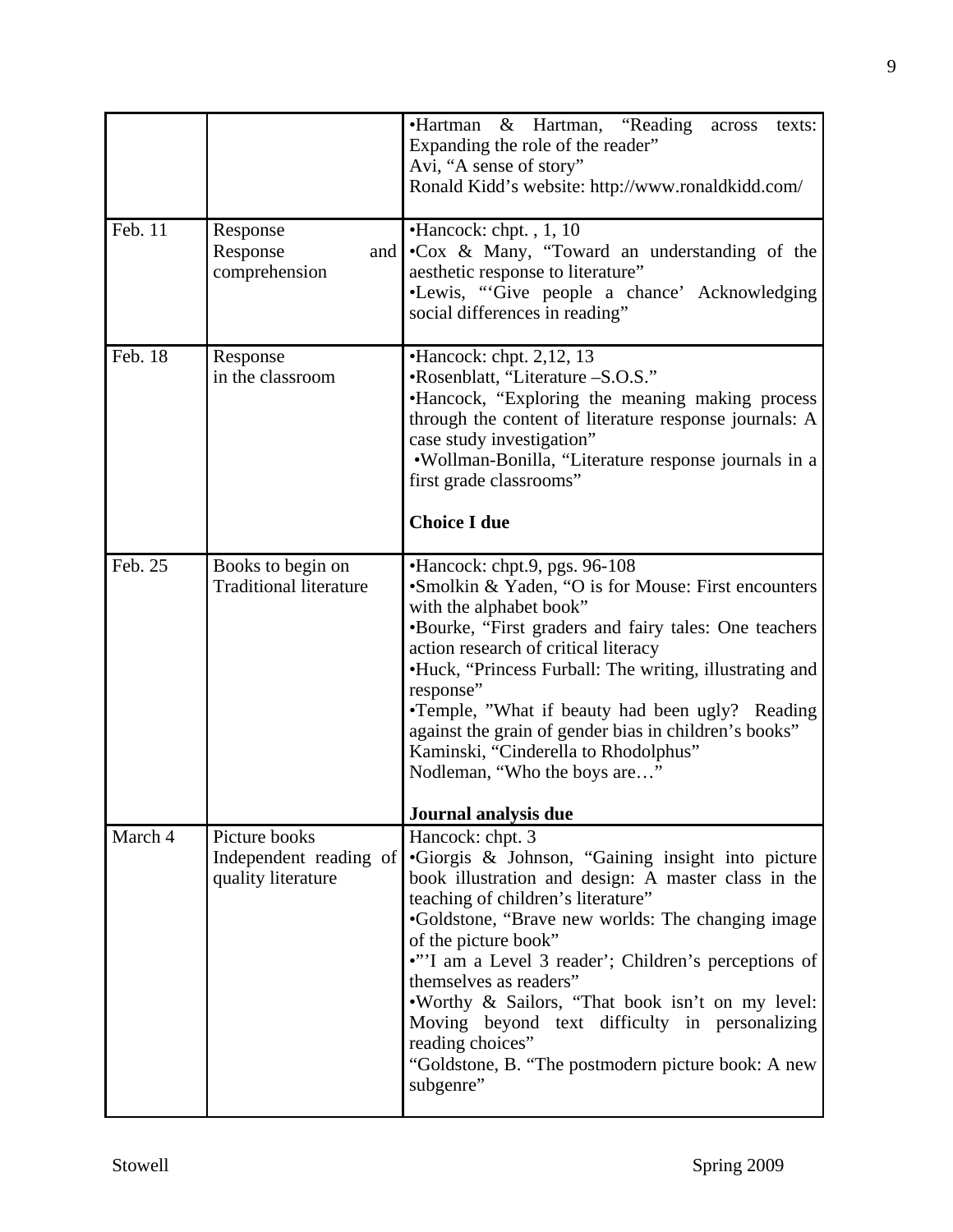| March 11 | Picture books                              | •Madura, "The line and texture of aesthetic response:                 |  |  |
|----------|--------------------------------------------|-----------------------------------------------------------------------|--|--|
|          |                                            | Primary children study authors and illustrators"                      |  |  |
|          |                                            | •Stewig, "A Caldecott committee at work"                              |  |  |
|          |                                            | •Marantz &Marantz, "Sixty years of Caldecott medal                    |  |  |
|          |                                            | winners"                                                              |  |  |
|          |                                            | Sipe & Bauer, "Urban Kindergarteners' literary                        |  |  |
|          |                                            | understanding of picture storybooks"                                  |  |  |
|          |                                            | •Carr, et al, "Not just for the primary grades: A                     |  |  |
|          |                                            | bibliography of picture books for secondary content                   |  |  |
|          |                                            | teachers"                                                             |  |  |
|          |                                            | Crum, S. "Using picture books to teach literary                       |  |  |
|          |                                            | techniques"                                                           |  |  |
|          |                                            | Hancock chpt. 12                                                      |  |  |
| March 18 | Young Adult literature                     | •The absolutely true diary of a part time Indian                      |  |  |
|          | Motivating<br>reluctant                    | •Hancock, pgs. 150-163                                                |  |  |
|          | readers                                    | · Alexie, S. "Boston-Globe_Horn Book Award                            |  |  |
|          |                                            | Acceptance<br>speech":                                                |  |  |
|          |                                            | http://www.hbook.com/magazine/articles/2009/jan09_<br>alexie.asp      |  |  |
|          |                                            | "Graphic<br>Novels 101: FAQ:<br>Brenner:                              |  |  |
|          |                                            | http://www.hbook.com/publications/magazine/articles                   |  |  |
|          |                                            | /mar06_brenner.asp                                                    |  |  |
|          |                                            | Gallo, "How classics create an alliterate society"                    |  |  |
|          |                                            | Schneider, D., "Reading and community":                               |  |  |
|          |                                            | http://www.hbook.com/magazine/articles/2009/jan09_                    |  |  |
|          |                                            | schneider.asp                                                         |  |  |
|          |                                            | •Israel, "What contemporary authors can teach us"                     |  |  |
|          |                                            | •Fox, "Like mud not fireworks- The place of passion                   |  |  |
|          |                                            | in the teaching of reading"                                           |  |  |
|          |                                            | •Mollineaux, "Simply irresistible: Letting our reading                |  |  |
|          |                                            | inform theirs"                                                        |  |  |
|          |                                            | •Brodie, D. "Who's it for?"                                           |  |  |
|          |                                            |                                                                       |  |  |
| March 25 | What's appropriate for • The sledding hill |                                                                       |  |  |
|          | children                                   | $\bullet$ Hancock, pgs. 175-176                                       |  |  |
|          | Censorship                                 | •Paterson, "Tale of a reluctant dragon"                               |  |  |
|          |                                            | •Paterson, "Family Values"                                            |  |  |
|          |                                            | •Tolan, "Happily ever after"                                          |  |  |
|          |                                            | •Lowery, S. "Censorship: Tactics for defense"                         |  |  |
|          |                                            | •Brinkley, "Faith in the word, Examining religious                    |  |  |
|          |                                            | rights attitudes about texts"                                         |  |  |
|          |                                            | •Kearns, "Words worth 1,000 pictures: Confronting<br>film censorship" |  |  |
|          |                                            | •Church, "When values clash: Learning<br>from                         |  |  |
|          |                                            | controversy"                                                          |  |  |
|          |                                            | •Beers, "Literature: Our way in"                                      |  |  |
|          |                                            | •Freedman & Johnson, "Who's protecting whom? 'I                       |  |  |
|          |                                            | hadn't meant to tell you this' A case in point in                     |  |  |
|          |                                            |                                                                       |  |  |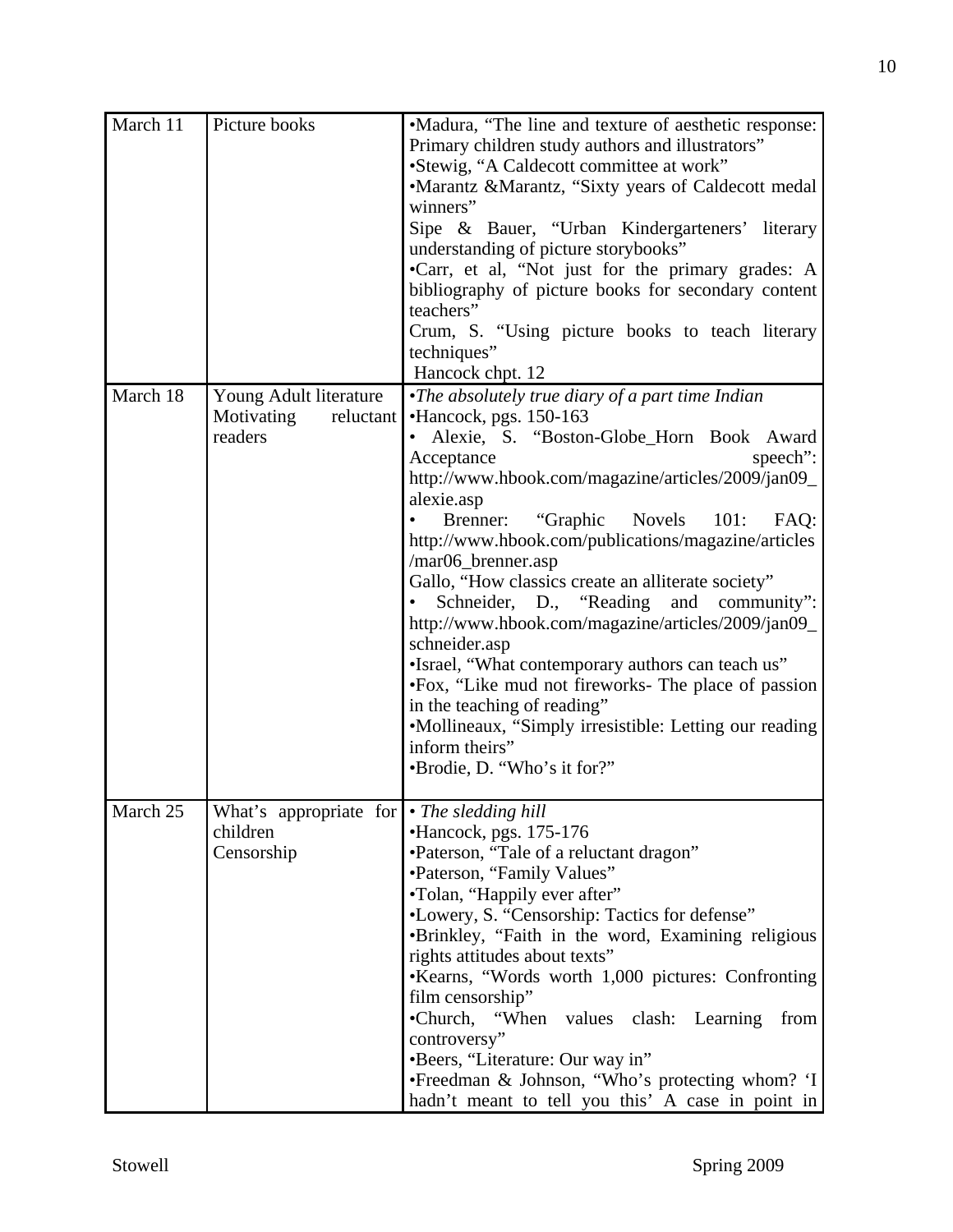|          |                                      | confronting self censorship in the choice of young<br>adolescent literature."<br>Chris<br>Crutcher's<br>home<br>page:<br>http://www.chriscrutcher.com/                                                                                                                                                                                                                                                                                                                                                                                                                                                                                                                                                                                                       |
|----------|--------------------------------------|--------------------------------------------------------------------------------------------------------------------------------------------------------------------------------------------------------------------------------------------------------------------------------------------------------------------------------------------------------------------------------------------------------------------------------------------------------------------------------------------------------------------------------------------------------------------------------------------------------------------------------------------------------------------------------------------------------------------------------------------------------------|
| April 1  | Spring break                         |                                                                                                                                                                                                                                                                                                                                                                                                                                                                                                                                                                                                                                                                                                                                                              |
| April 8  | Science<br>Fantasy<br>and<br>Fiction | Fairest<br>$\bullet$ Hancock, pgs. 109-121<br>. West, "Fantasy literature for children: Past, present<br>and future tensions"<br>•Smith, "Are there seats at the round table?<br>An<br>examination of black characters in heroic fantasy"<br>•Cruz, M. & K. Polluck, "Stepping into the wardrobe:<br>A fantasy genre study."<br>(FYI: For more about Gail Carson<br>Levine:<br>http://www.harperchildrens.com/hch/author/author/le<br>vine/<br>Choice II project due                                                                                                                                                                                                                                                                                         |
| April 15 | <b>Quality literature</b>            | Pulp fiction" book<br>•Hancock, chpt. 11<br>Mack, T. "The amazing Brian Selznick: A profile in<br>three<br>$acts$ :<br>http://www.hbook.com/magazine/articles/2008/jul08<br>mack.asp<br>• Brian Selznick Caldecott Acceptance speech<br>•Hipple & Maupin, "What's good about the best"<br>•Schon, "Spanish language books for young readers-<br>Great expectations, disappointing realities"<br>•Burns & Flower "Whatever happened? A list of<br>recovered favorites<br>and what makes<br>a<br>book<br>memorable after all"<br>• Vardell, S. "Children's books as best sellers: Their<br>impact on the field of children's literature"<br>• Crawford, P. C. " Why gossip Girl matters":<br>http://www.hbook.com/magazine/articles/2008/jan08<br>crawford.asp |
| April 22 | Poetry                               | •A jar of tiny stars<br>•Hancock, chpt. 5<br>• Janeczko, "Confessions of a collector"<br>•Perfect, "Rhyme and reason: Poetry for the heart and<br>head"<br>• Fawcett, "Poetry and the princess"<br>•Mora, P. "Delicious languages"<br>Koertge: "What makes a good poem? Tell the truth                                                                                                                                                                                                                                                                                                                                                                                                                                                                       |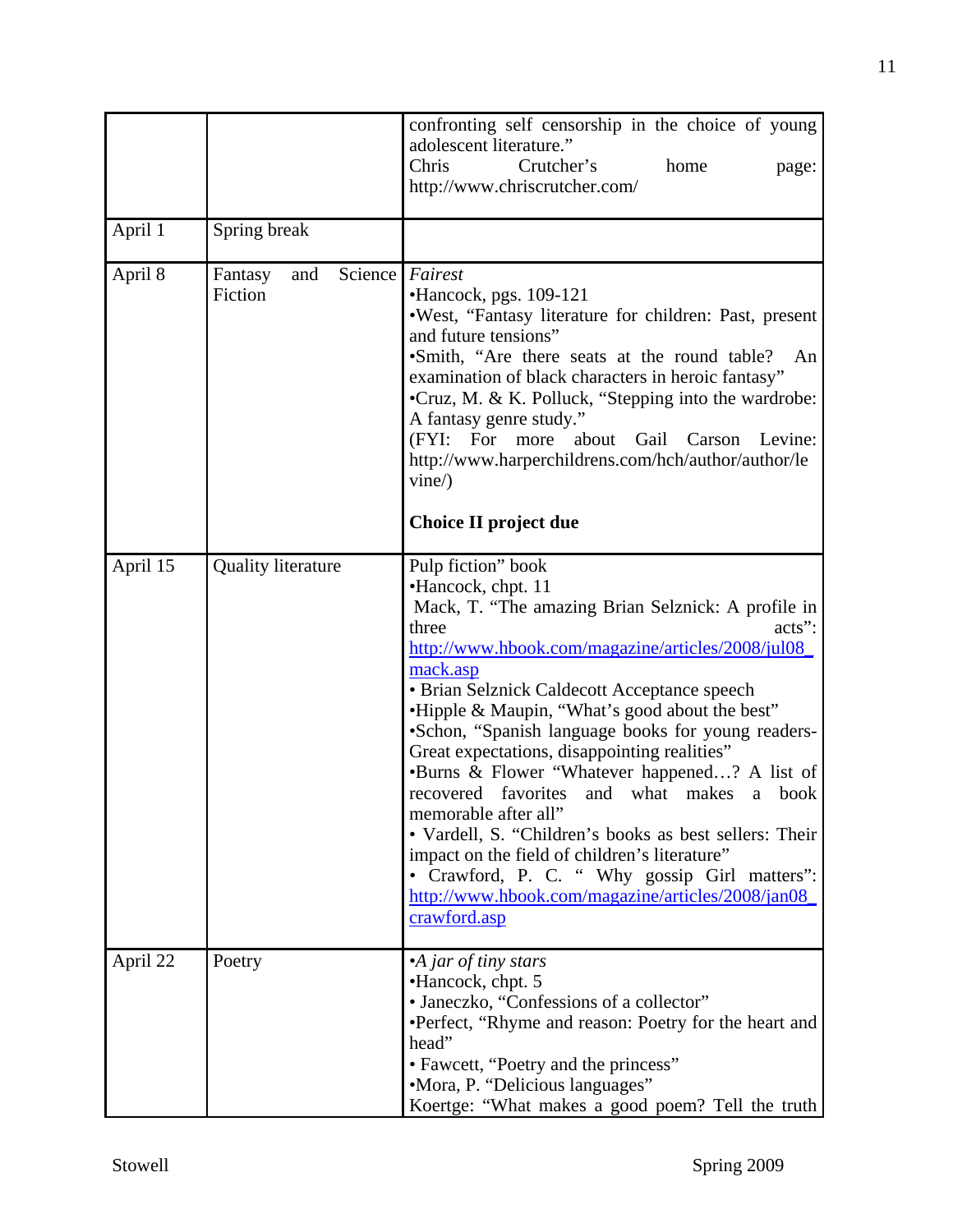|          |                                        | but tell it slant"<br>•Bruce & Davis, "Slam: Hip-hop meets poetry- a<br>strategy for violence intervention"<br>Haldaway, Vardell, & Young, "Poetry for language<br>development of English language learners."                                                                                                                                                                                                                                                                                                                                                                                                                                                                                                                                                                                                                                                                                                                                                                                                                |  |  |  |
|----------|----------------------------------------|------------------------------------------------------------------------------------------------------------------------------------------------------------------------------------------------------------------------------------------------------------------------------------------------------------------------------------------------------------------------------------------------------------------------------------------------------------------------------------------------------------------------------------------------------------------------------------------------------------------------------------------------------------------------------------------------------------------------------------------------------------------------------------------------------------------------------------------------------------------------------------------------------------------------------------------------------------------------------------------------------------------------------|--|--|--|
| April 29 | Literature<br>in the classroom         | •Hate that cat or Shakespeare bats cleanup<br>•Hancock, chpt. 14, 15<br>• Brassell, D. "Mr. Hobbs's extraordinary approach to<br>teaching reading."<br>• Reutzel & Larsen, "Look what they've done to real<br>children's books in the new basal readers"<br>.Williams and Bauer, "Pathways to affective<br>Selecting, locating and<br>accountability:<br>using<br>children's books in elementary classrooms."<br>•Roser, "A place for everything and literature in its<br>place"<br>• Sutton, R. "An interview with Jon Scieszka"<br>• Zambo, D. "Using picture books to provide<br>archetypes to young boys: Extending the ideas of<br>William Brozo"<br>• Fox, "Transformative Literature choices for the<br><b>Elementary Read aloud</b><br>Flake, "Who says black boys won't read"<br><b>Articles on Accelerated reader</b><br>• Stein, D. & P. Beed, "Bridging the gap between<br>fiction and nonfiction in the literature circle setting."<br>Sharon<br>Creech's<br>website:<br>http://www.sharoncreech.com/index.html |  |  |  |
|          |                                        | In-depth evaluation of a book due                                                                                                                                                                                                                                                                                                                                                                                                                                                                                                                                                                                                                                                                                                                                                                                                                                                                                                                                                                                            |  |  |  |
| May 6    | The future of children's<br>literature | $\cdot$ Hunt,<br>"Worth<br>thousand<br>words":<br>$J_{\cdot,\cdot}$<br>a<br>http://www.hbook.com/magazine/articles/2008/jul08<br><u>hunt.asp</u><br>"When<br>for<br>is<br>reading":<br>e<br>http://www.hbook.com/magazine/articles/2008/nov08<br>_roxburgh.asp<br>Florio-Ruane, Berne & Raphael, "Teaching<br>literature and literacy in the eye of reform: A dilemma<br>in three acts"<br>•Paterson, "Asking the question"<br>• Hade, "Are publishers changing the way children<br>read?"<br>• Hade & Edmondson, "Children's book publishing in<br>Neoliberal times"                                                                                                                                                                                                                                                                                                                                                                                                                                                        |  |  |  |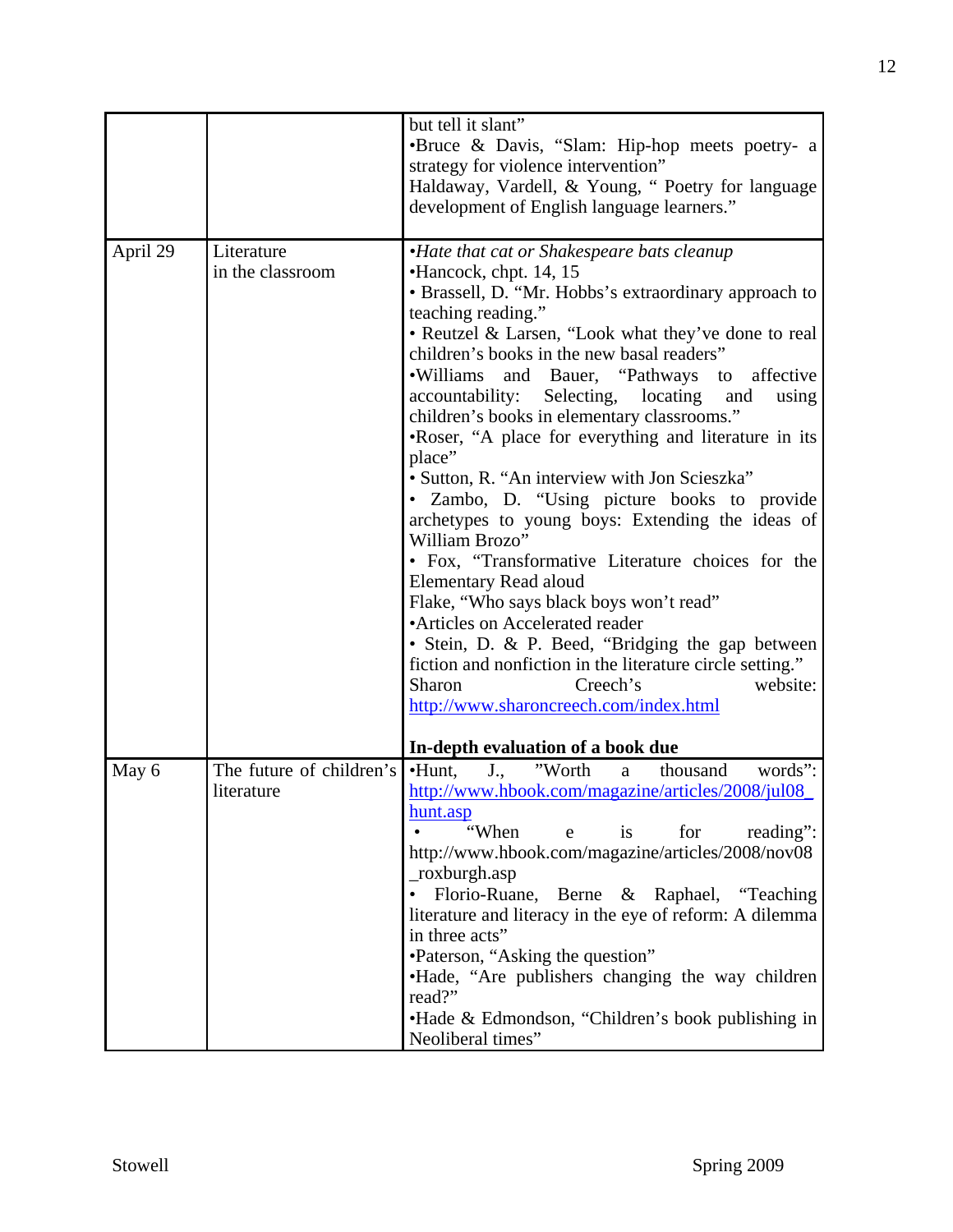| <b>GRADING</b>        |                      |                      |          |             |
|-----------------------|----------------------|----------------------|----------|-------------|
|                       | Choice I             |                      | 20       | February 18 |
|                       | Choice II            |                      | 30       | April 18    |
|                       | Journal and analysis |                      | 10       | February 25 |
|                       | In-depth evaluation  |                      | 30       | April 29    |
|                       | Comment cards        |                      | 30       | Each week   |
|                       | "Quick Writes"       |                      | 30       |             |
|                       | <b>TOTAL</b>         |                      | 150 PTS. |             |
| <b>Grading Scale:</b> |                      |                      |          |             |
| A                     | 95-100               | $B-$                 | 83-85    |             |
| $A-$                  | 92-94                | $C+$                 | 80-82    |             |
| $B+$                  | 89-91                | $\mathcal{C}$        | 77-79    |             |
| B                     | 86-88                | $\mathsf{C}\text{-}$ | 74-76    |             |

## **COE Attendance Policy**

Due to the dynamic and interactive nature of courses in the College of Education, all students are expected to attend all classes and participate actively. At a minimum, students must attend more than 80% of class time, or s/he **may not receive a passing grade** for the course at the discretion of the instructor. Individual instructors may adopt more stringent attendance requirements. Should the student have extenuating circumstances, s/he should contact the instructor as soon as possible.

A good student is one who adheres to standards of dependability and promptness. If you miss more than two class sessions or are late (or leave early) for more than three sessions, you cannot receive an A. If you miss more than three class sessions you cannot receive a B. Late assignments will be penalized by a 5% deduction in points for each weekday late. After two weeks, late assignments will be given a zero. If you have extraordinary circumstances in your life which will impact your assignments, please let me know. I want you to be able to stay in school and succeed. If you have any questions or concerns, please feel free to come in and speak with me about them.

### **Students with Disabilities Requiring Reasonable Accommodations**

Students must be approved for services by providing appropriate and recent documentation to the Office of Disable Student Services (DSS). This office is located in Craven Hall 5205, and can be contacted by phone at (760) 750-4905, or TTY (760) 750-4909. Students authorized by DSS to receive reasonable accommodations should meet with their instructor during office hours or, in order to ensure confidentiality, in a more private setting.

### **CSUSM Academic Honesty Policy**

"Students will be expected to adhere to standards of academic honesty and integrity, as outlined in the Student Academic Honesty Policy. All written work and oral presentation assignments must be original work. All ideas/materials that are borrowed from other sources must have appropriate references to the original sources. Any quoted material should give credit to the source and be punctuated with quotation marks.